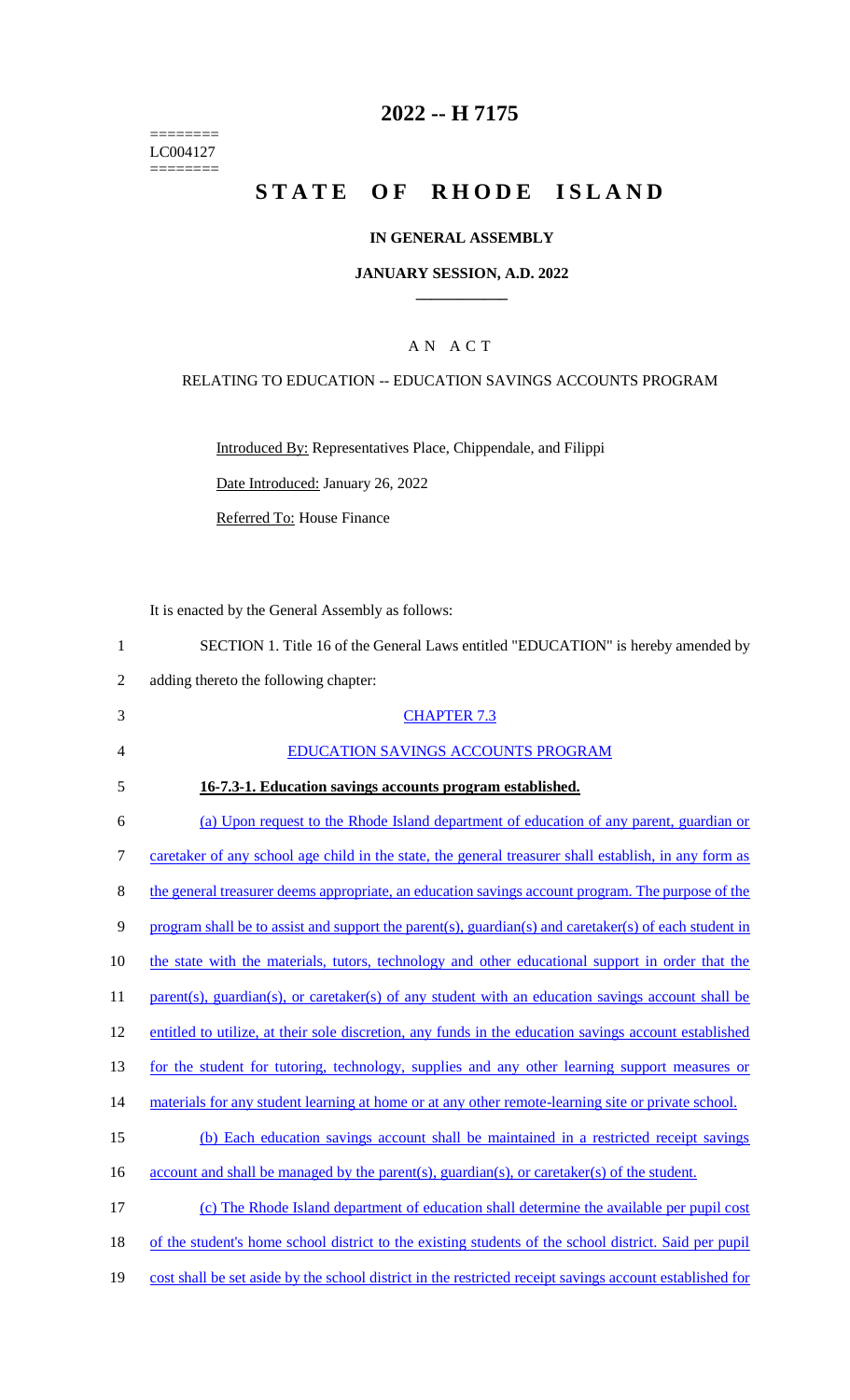- 1 each student of the school district entitled to an education savings account.
- 2 (d) The parent(s), guardian(s), or caretaker(s) of each student for whom an education
- 3 savings account is established may contribute additional monies to such account.
- 4 (e) For state income tax purposes, the amount contributed and the annual earnings
- 5 therefrom contributed to an education savings account by a parent, guardian or caretaker shall be
- 6 exempt from the state income tax and shall not be included in the Rhode Island personal income
- 7 tax of the parent(s), guardian(s) or caretaker(s) making the contribution to the education savings
- 8 account.
- 9 (f) The parent(s), guardian(s), or caretaker(s) of any student with an education savings
- 10 account shall be entitled to utilize, at their sole discretion, any funds in the education savings
- 11 account established for the student for tutoring, technology, supplies and any other learning support
- 12 measures or materials for any student learning at home or at any other remote-learning site or
- 13 private school.
- 14 SECTION 2. This act shall take effect upon passage.

======== LC004127 ========